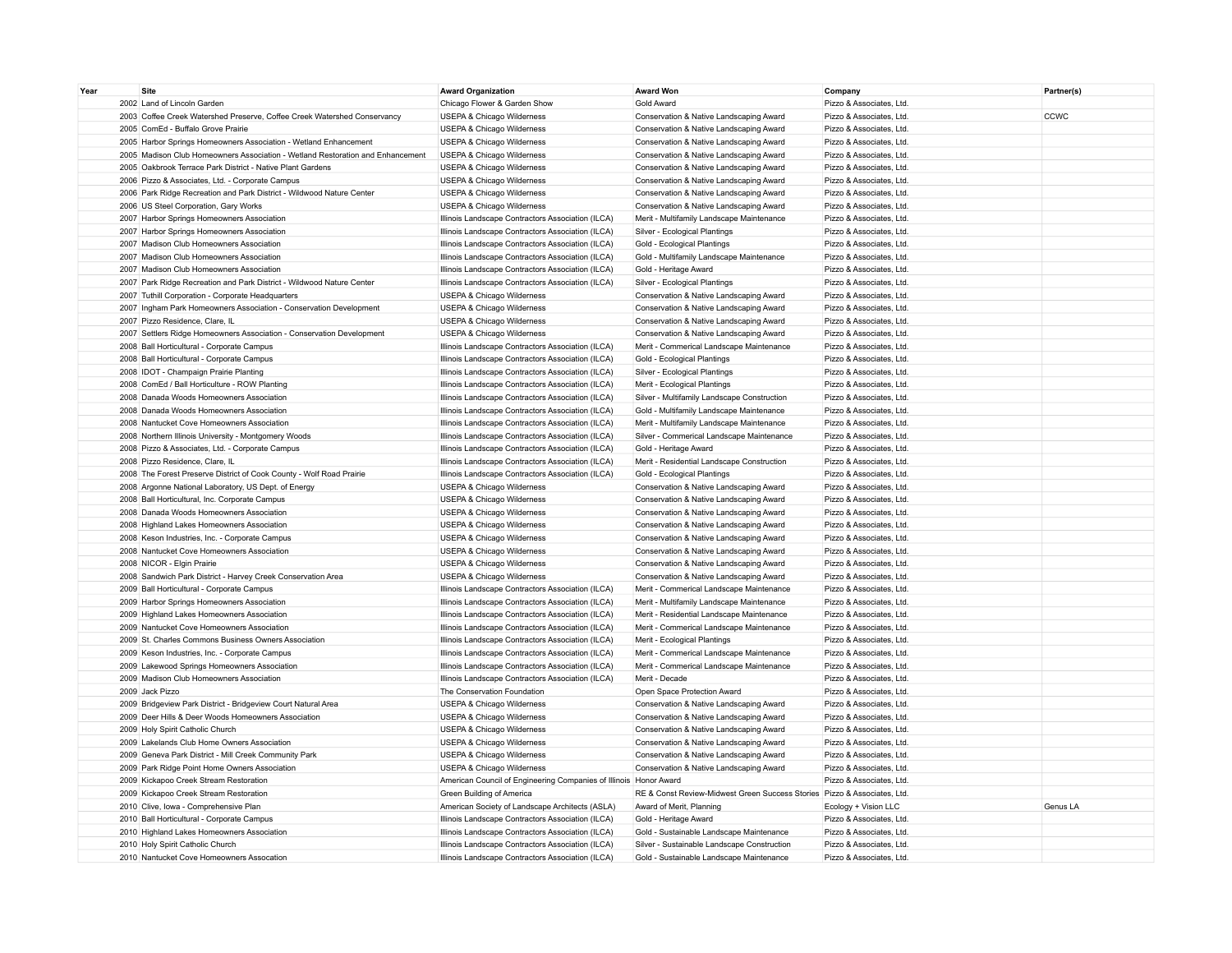| 2010 St. Charles Commons Business Owners Association                                                               | Illinois Landscape Contractors Association (ILCA)                                                      | Silver - Ecological Plantings                                                      | Pizzo & Associates, Ltd                                   |                              |
|--------------------------------------------------------------------------------------------------------------------|--------------------------------------------------------------------------------------------------------|------------------------------------------------------------------------------------|-----------------------------------------------------------|------------------------------|
| 2010 Van Dyke Residence, Chicago, IL                                                                               | Illinois Landscape Contractors Association (ILCA)                                                      | Merit - Sustainable Landscape Construction                                         | Pizzo & Associates, Ltd.                                  |                              |
| 2010 Vision Pickling - Corporate Headquarters                                                                      | Illinois Landscape Contractors Association (ILCA)                                                      | Merit - Sustainable Landscape Construction                                         | Pizzo & Associates, Ltd.                                  |                              |
| 2010 Jack Pizzo                                                                                                    | Midwest Ecological Landscape Association (MELA)                                                        | Polaris Award - Life Time Achievement                                              | Pizzo & Associates, Ltd.                                  |                              |
| 2010 The Conservation Foundation - McDonald Farm                                                                   | The Conservation Foundation                                                                            | Native Butterfly Garden & Wetland Restoration                                      | Pizzo & Associates, Ltd.                                  |                              |
| 2010 Winnetka Park District - Crow Island Woods Restoration                                                        | <b>USEPA &amp; Chicago Wilderness</b>                                                                  | Conservation & Native Landscaping Award                                            | Pizzo & Associates, Ltd.                                  |                              |
| 2010 Grand Haven Home Owners Association - Grand Haven Prairie                                                     | <b>USEPA &amp; Chicago Wilderness</b>                                                                  | Conservation & Native Landscaping Award                                            | Pizzo & Associates, Ltd.                                  |                              |
| 2010 The Forest Preserve District of Cook County - Orland Grassland Restoration Project USEPA & Chicago Wilderness |                                                                                                        | Conservation & Native Landscaping Award                                            | Pizzo & Associates, Ltd.                                  |                              |
| 2010 St. Charles Commons Business Owners Association                                                               | USEPA & Chicago Wilderness                                                                             | Conservation & Native Landscaping Award                                            | Pizzo & Associates, Ltd.                                  |                              |
| 2010 Village of Montgomery - Naturalized Stormwater Management Facilities                                          | USEPA & Chicago Wilderness                                                                             | Conservation & Native Landscaping Award                                            | Pizzo & Associates, Ltd.                                  |                              |
| 2010 Calvary Church Restoration Prairies                                                                           | USEPA & Chicago Wilderness                                                                             | Conservation & Native Landscaping Award                                            | Pizzo & Associates, Ltd.                                  |                              |
| 2010 Rennaissance Schaumburg Hotel Convention Center, Schaumburg                                                   | USEPA & Chicago Wilderness                                                                             | Conservation & Native Landscaping Award                                            | Pizzo & Associates, Ltd.                                  |                              |
| 2010 Kickapoo Creek Stream Restoration                                                                             | Midwest Construction                                                                                   | Best of 2009 Award Winner                                                          |                                                           |                              |
| 2011 Jack Pizzo                                                                                                    | Illinois Water Environment Conference                                                                  | Most Interesting Presentation                                                      | Pizzo & Associates, Ltd.                                  |                              |
| 2011 Harbor Springs Residence, Harbor Springs, MI                                                                  | American Society of Landscape Architects (ASLA)                                                        | <b>Presidents Award</b>                                                            | Pizzo & Associates, Ltd.                                  | Hoerr Schaudt                |
| 2011 AMCOL International - Corporate Headquarters                                                                  | Illinois Landscape Contractors Association (ILCA)                                                      | Gold - Sustainable Landscape Maintenance                                           | Pizzo & Associates, Ltd.                                  |                              |
| 2011 Chicago Flower & Garden Show                                                                                  | Illinois Landscape Contractors Association (ILCA)                                                      | Silver - Special Events                                                            | Pizzo & Associates, Ltd.                                  |                              |
| 2011 Harbor Springs Homeowners Association                                                                         | Illinois Landscape Contractors Association (ILCA)                                                      |                                                                                    | Pizzo & Associates, Ltd.                                  |                              |
|                                                                                                                    |                                                                                                        | Gold - Ecological Plantings                                                        |                                                           |                              |
| 2011 Village of Montgomery - Civic Center                                                                          | Illinois Landscape Contractors Association (ILCA)                                                      | Gold - Ecological Plantings                                                        | Pizzo & Associates, Ltd.                                  |                              |
| 2011 Nantucket Cove Homeowners Association                                                                         | Illinois Landscape Contractors Association (ILCA)                                                      | Silver - Sustainable Landscape Maintenance                                         | Pizzo & Associates, Ltd.                                  |                              |
| 2011 Sri Venkateswara Swami Temple                                                                                 | Illinois Landscape Contractors Association (ILCA)                                                      | Silver - Ecological Plantings                                                      | Pizzo & Associates, Ltd.                                  |                              |
| 2012 Arbor Ridge Basin Homeowners Association                                                                      | Illinois Landscape Contractors Association (ILCA)                                                      | Silver - Ecological Plantings                                                      | Pizzo & Associates, Ltd.                                  |                              |
| 2012 Caterpillar, Inc. - Corporate Headquarters                                                                    | Illinois Landscape Contractors Association (ILCA)                                                      | Silver - Sustainable Landscape Construction                                        | Pizzo & Associates, Ltd.                                  |                              |
| 2012 Liberty Lakes Homeowners Association                                                                          | Illinois Landscape Contractors Association (ILCA)                                                      | Silver - Ecological Plantings                                                      | Pizzo & Associates, Ltd.                                  |                              |
| 2012 Tanglewood Hills Homeowners Association                                                                       | Illinois Landscape Contractors Association (ILCA)                                                      | Silver - Ecological Plantings                                                      | Pizzo & Associates, Ltd.                                  |                              |
| 2012 Vilage of Niles - Community Rain Garden and Prairie Plant Project                                             | USEPA & Chicago Wilderness                                                                             | Conservation & Native Landscaping Award                                            | Pizzo Native Plant Nursery / Native Landscape Contractors | Village of Niles             |
| 2012 Chicago Park District - Palmisano Park                                                                        | USEPA & Chicago Wilderness                                                                             | Conservation & Native Landscaping Award                                            | Pizzo & Associates, Ltd.                                  | Site Design Group            |
| 2012 Patterson Technology Center                                                                                   | Association of Licensed Architects (ALA)                                                               | <b>Silver Construction Award</b>                                                   | Ecology + Vision LLC / Native Landscape Contractors LLC   | <b>DLR Architects</b>        |
| 2013 Panduit Corporate Headquarters                                                                                | American Society of Landscape Architects (ASLA)                                                        | Honor Award - Natural Area Restoration                                             | Pizzo & Associates, Ltd.                                  | Daniel Weinbach and Partners |
| 2013 Peck Farm Park - Geneva Park District                                                                         | American Society of Landscape Architects (ASLA)                                                        | Honor Award - Natural Area Restoration                                             | Ecology + Vision LLC                                      |                              |
| 2013 Chicago Park District - Jackson Park, Bob O Link Meadow                                                       | USEPA & Chicago Wilderness                                                                             | Conservation & Native Landscaping Award                                            | Pizzo & Associates, Ltd.                                  |                              |
| 2013 Chicago Botanic Garden - North Lake Shore Restoration                                                         | USEPA & Chicago Wilderness                                                                             | Conservation & Native Landscaping Award                                            | Native Landscape Contractors LLC                          |                              |
| 2013 The Conservation Foundation - McDonald Farm                                                                   | USEPA & Chicago Wilderness                                                                             | Conservation & Native Landscaping Award                                            | Pizzo & Associates, Ltd.                                  |                              |
| 2014 Rookie of the Year                                                                                            | Illinois Landscape Contractors Association (ILCA)                                                      | Rookie of the Year                                                                 | Native Landscape Contractors LLC                          |                              |
| 2014 Brook Forest Subdivision Homeowners Association                                                               | Illinois Landscape Contractors Association (ILCA)                                                      | Silver - Sustainable Landscape Construction                                        | Pizzo & Associates, Ltd.                                  |                              |
| 2014 Chicago Park District - Jackson Park, Bob O Link Meadow                                                       | Illinois Landscape Contractors Association (ILCA)                                                      | Silver - Sustainable Landscape Maintenance                                         | Pizzo & Associates, Ltd.                                  |                              |
| 2014 Chicago Park District -McCormick Bird & Butterfly Sanctuary                                                   | Illinois Landscape Contractors Association (ILCA)                                                      | Silver - Sustainable Landscape Maintenance                                         | Pizzo & Associates, Ltd.                                  |                              |
| 2014 Chicago Park District - Montrose Point                                                                        | Illinois Landscape Contractors Association (ILCA)                                                      | Silver - Ecological Plantings                                                      | Pizzo & Associates, Ltd.                                  |                              |
| 2014 Ball Horticultural - Pan American Seed                                                                        | Illinois Landscape Contractors Association (ILCA)                                                      | Silver - Ecological Plantings                                                      | Pizzo & Associates, Ltd.                                  |                              |
| 2014 Chicago Park District - South Shore Cultural Center                                                           | Illinois Landscape Contractors Association (ILCA)                                                      | Gold - Sustainable Landscape Maintenance                                           | Pizzo & Associates, Ltd.                                  |                              |
| 2014 Chicago Park District - Winnemac Park                                                                         | Illinois Landscape Contractors Association (ILCA)                                                      | Merit - Ecological Plantings                                                       | Pizzo & Associates, Ltd.                                  |                              |
| 2014 Lemont Park District - Bambrick Park                                                                          | USEPA & Chicago Wilderness                                                                             | Conservation & Native Landscaping Award                                            | Pizzo & Associates, Ltd.                                  |                              |
| 2014 Brook Forest Subdivision Homeowners Association                                                               | USEPA & Chicago Wilderness                                                                             | Conservation & Native Landscaping Award                                            | Pizzo & Associates, Ltd.                                  |                              |
| 2014 Lemont Township, Heritage Woodland Sanctuary and Community Center                                             | USEPA & Chicago Wilderness                                                                             | Conservation & Native Landscaping Award                                            | Pizzo & Associates, Ltd.                                  |                              |
| 2015 USDOD - Abraham Lincoln National Cemetary                                                                     | American Society of Landscape Architects (ASLA)                                                        | Honor Award - Natural Area Restoration                                             | Native Landscape Contractors LLC                          | JJR Smith Group              |
| 2015 Brook Forest Subdivision Homeowners Association                                                               | Illinois Landscape Contractors Association (ILCA)                                                      | Silver - Sustainable Residential Maintenance                                       | Pizzo & Associates, Ltd.                                  |                              |
| 2015 Danada Woods Homeowners Association                                                                           | Illinois Landscape Contractors Association (ILCA)                                                      | Silver - Sustainable Residential Maintenance                                       | Pizzo & Associates, Ltd.                                  |                              |
| 2015 Lakeside Villas Homeowners Association                                                                        | Illinois Landscape Contractors Association (ILCA)                                                      | Silver - Ecological Plantings                                                      | Pizzo & Associates, Ltd.                                  |                              |
| 2015 Lakewood Falls Homeowners Association                                                                         | Illinois Landscape Contractors Association (ILCA)                                                      | Silver - Ecological Plantings                                                      | Pizzo & Associates, Ltd.                                  |                              |
| 2015 Lemont Township - Community Center                                                                            | Illinois Landscape Contractors Association (ILCA)                                                      | Merit - Sustainable Commercial Maintenance                                         | Pizzo & Associates, Ltd.                                  |                              |
| 2015 Village of Montgomery - Naturalized Basins                                                                    | Illinois Landscape Contractors Association (ILCA)                                                      | Gold - Sustainable Commercial Maintenance                                          | Pizzo & Associates, Ltd.                                  |                              |
| 2015 Wight & Company - Corporate Headquarters                                                                      | Illinois Landscape Contractors Association (ILCA)                                                      | Merit - Sustainable Commercial Maintenance                                         | Pizzo & Associates, Ltd.                                  |                              |
| 2016 Chicago Botanic Garden - North Lake Shore Restoration                                                         | Allies for the Great Lakes                                                                             | Green Award                                                                        | Native Landscape Contractors LLC                          |                              |
| 2016 Chicago Park District - Ping Tom Park                                                                         | American Society of Landscape Architects (ASLA)                                                        | <b>Landmark Award</b>                                                              | Pizzo & Associates, Ltd.                                  | Site Design Group            |
| 2016 Field Museum of Natural History Landscape Masterplan                                                          | American Society of Landscape Architects (ASLA)                                                        | <b>Honor Award</b>                                                                 | Ecology + Vision LLC                                      | <b>SDG</b>                   |
| 2016 West Ridge Nature Preserve                                                                                    | American Society of Landscape Architects (ASLA)                                                        | Merit Award                                                                        | Native Landscape Contractors LLC                          | Hitchcock                    |
| 2016 Bringing Bison Home - Residence, McHenry, IL                                                                  | Illinois Landscape Contractors Association (ILCA)                                                      | Gold - Residential Landscape Maintenance                                           | Pizzo & Associates, Ltd                                   |                              |
| 2016 Chicago Park District - Burnham Park                                                                          | Illinois Landscape Contractors Association (ILCA)                                                      | Gold - Commercial Landscape Maintenance                                            | Pizzo & Associates, Ltd.                                  |                              |
|                                                                                                                    |                                                                                                        |                                                                                    | Pizzo & Associates, Ltd.                                  |                              |
| 2016 Chicago Park District - Columbus Park                                                                         | Illinois Landscape Contractors Association (ILCA)                                                      | Silver - Commerical Landscape Maintenance                                          |                                                           |                              |
| 2016 Chicago Park District - Humboldt Park<br>2016 Chicago Park District - Rainbow Beach Dunes                     | Illinois Landscape Contractors Association (ILCA)<br>Illinois Landscape Contractors Association (ILCA) | Gold - Commercial Landscape Maintenance<br>Gold - Commercial Landscape Maintenance | Pizzo & Associates, Ltd<br>Pizzo & Associates, Ltd        |                              |
|                                                                                                                    |                                                                                                        |                                                                                    |                                                           |                              |